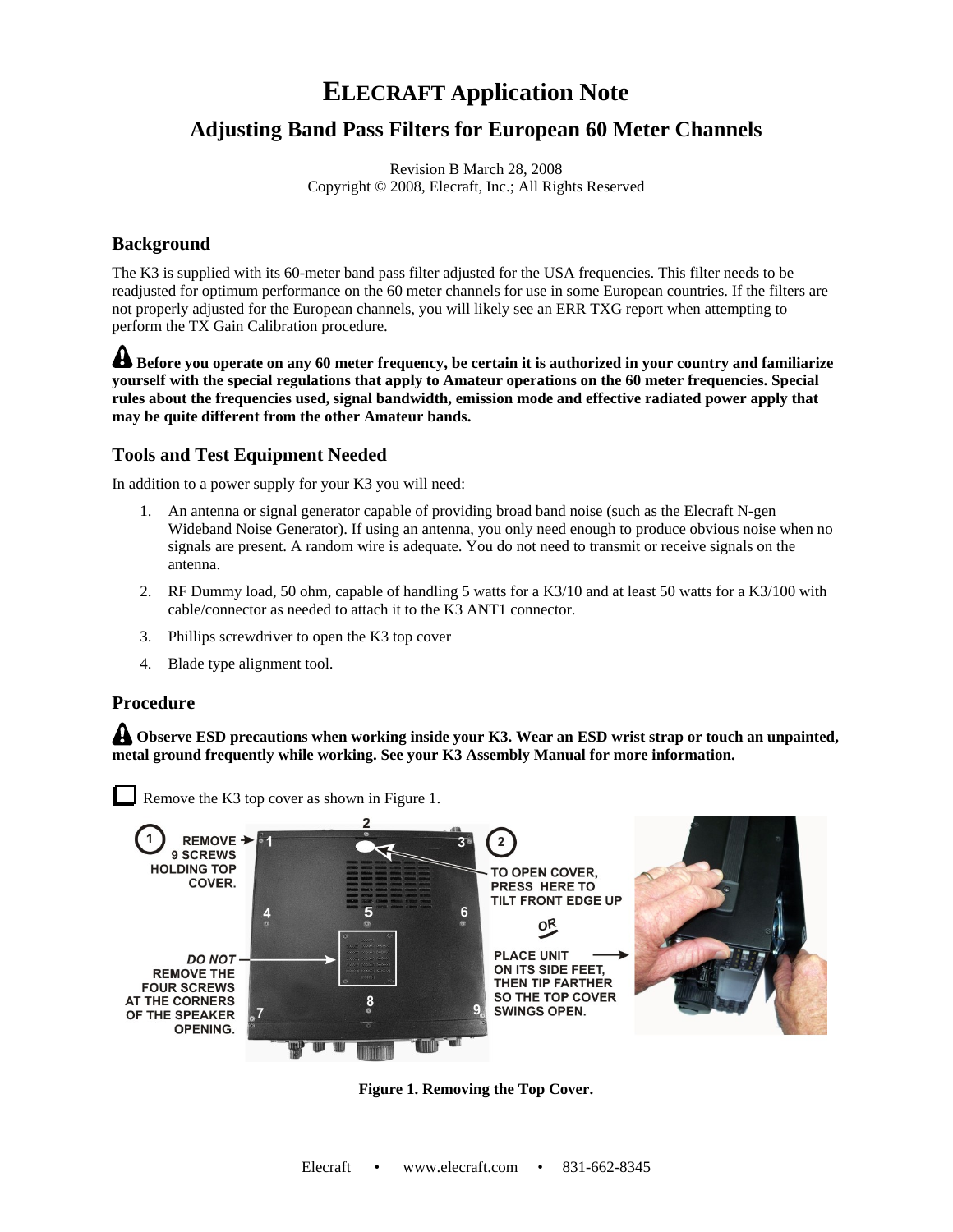If you have the KBPF3 board installed, removed it as shown in Figure 2.



Connect an antenna or noise source to ANT1 on K3 rear panel.

Connect headphones or loudspeaker to the K3. You can use an external speaker or prop up the top cover behind the K3 and plug it into the KIO3 board (see Figure 4).

Connect power to the K3 and press **POWER** to turn the K3 on. If you had the KPBF3 installed, you will see an error message on the VFO B display: ERR BP2. That is normal and will be cleared in the next step.

Configure the K3 controls as follows. Make a note of those values you are changing so you can reset them when you are done:

- If the KAT3 ATU is installed, hold **ATU** so the VFO B display reads BYPASS.
- Be sure SPLIT mode is not enabled; be sure SPLT does *not* appear between the VFO A and VFO B frequency displays. If necessary, hold **SPLIT** to toggle SPLIT mode off.
- Tap **ANT** as needed to select Antenna 1 shown on the display.
- If the KBFP3 module was installed, select **CONFIG** KBPF3: NOT INST
- Set **CONFIG** TECH MD: ON
- Set **CONFIG** TUNE PWR: NOR (turn VFO A counter-clockwise to zero to reach NOR)

Tune the K3 VFO A to 5290.00 kHz using direct frequency entry to ensure the 60 meter bandpass filter is selected:

- Tap **FREQ ENT**
- On the number keys, enter: 5, 2, 9, 0
- $\text{Tap}$   $\rightarrow$